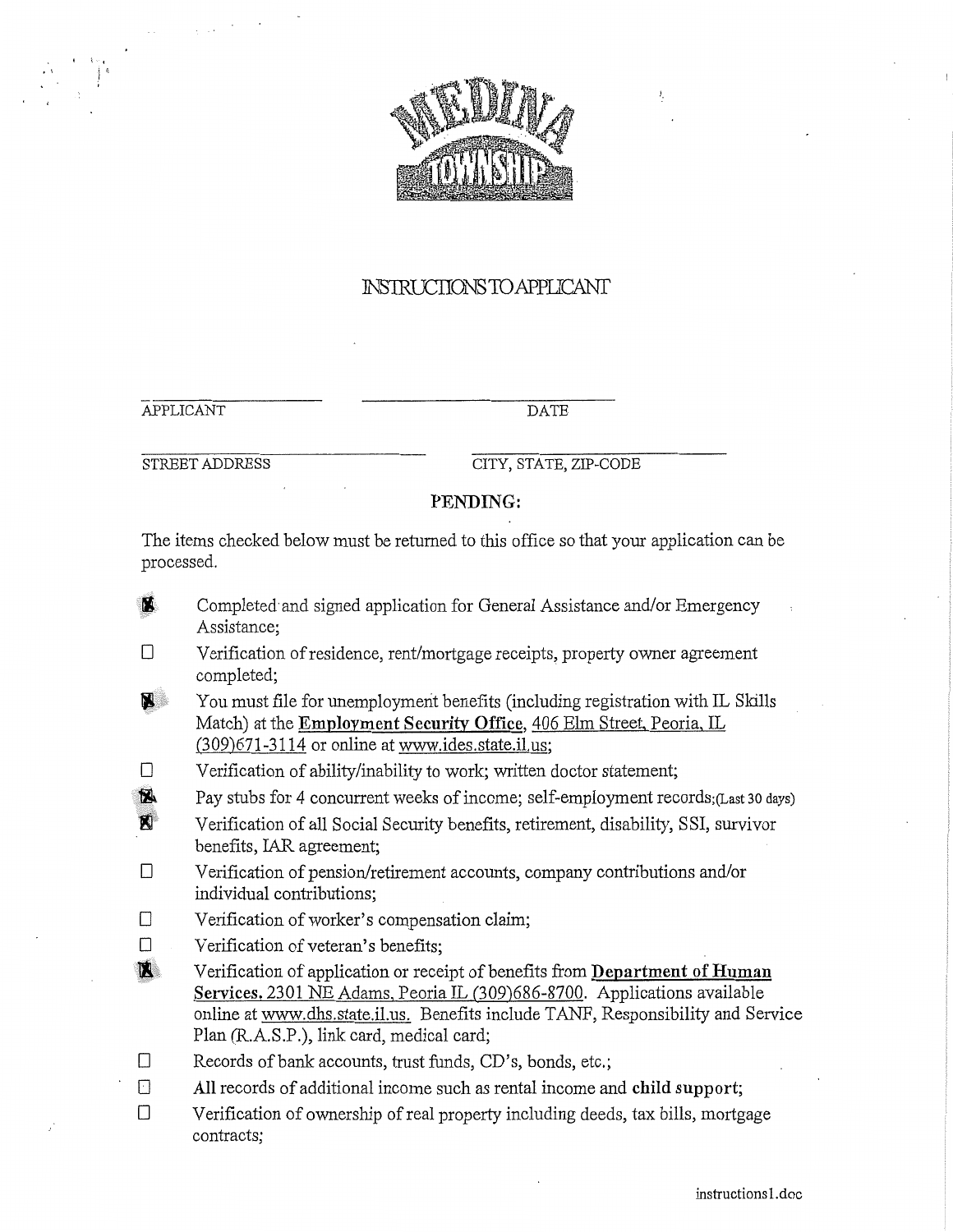- $\square$  Social Security numbers, age and relationship of adult(s)/dependent(s) in household;
- D Parole/Probation request for information and compliance;
- D Past/Present employer request for information and job status;
- D Illinois State Driver's License or State I.D.;
- � Ameren Cilco or Proof of amount owed to landlord
- $\blacksquare$  Copy of Lease for Rental Assistance<br>  $\Box$  Verification of application for Low I
	- Verification of application for Low Income Home Energy Assistance Program(LIHEAP);
- D Request for information from:

#### **IF YOU HA VE ANY QUESTIONS CONCERNING THE ABOVE-MENTIONED REQUESTS, YOU MAY PHONE THE TOWNSHIP OF MEDINA OFFICE AT 309/579- 2205.**

# **RETURN WITH FORMS COMPLETED To MEDINA TOWNSHIP 10628 N. GALENA RD P.O. BOX 451 MOSSVILLE, IL. 61552**

**9:00 A.M. -12:00 P.M. MONDAY-FRIDAY**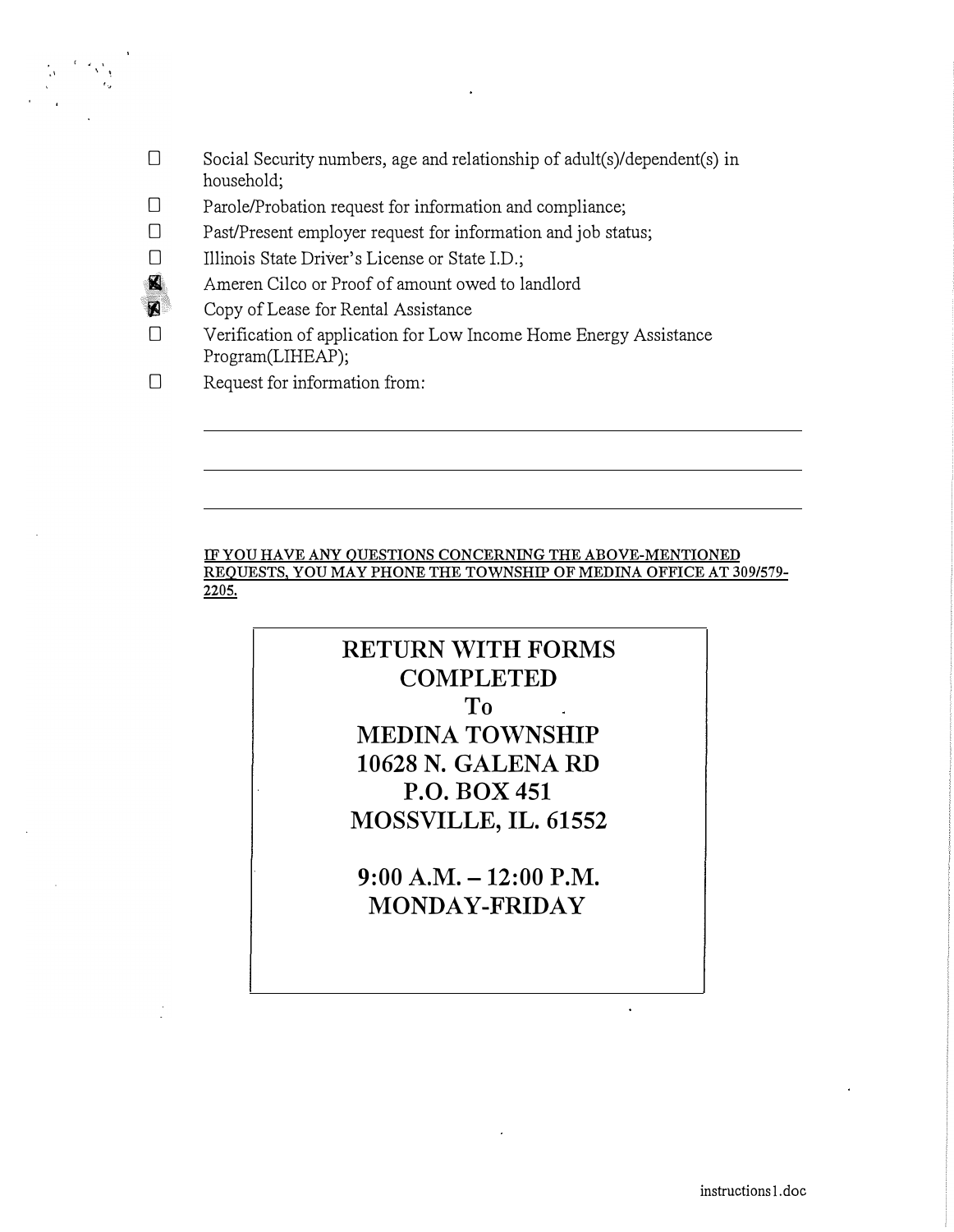State of Illinois<br>Department of Human Services



# APPLICATION FOR GENERAL ASSISTANCE

|                                                                                                                                                           |                |  |      |            | Date Issued:                          |                                                          |                     |
|-----------------------------------------------------------------------------------------------------------------------------------------------------------|----------------|--|------|------------|---------------------------------------|----------------------------------------------------------|---------------------|
| City or Township:                                                                                                                                         |                |  |      |            |                                       | Date Returned:                                           |                     |
| County:                                                                                                                                                   |                |  |      |            |                                       | Record Number:                                           |                     |
| Information required in this application applies to the head of the family and all dependents for whom the application is made.<br>1. General Information |                |  |      |            |                                       |                                                          |                     |
| Last Name:                                                                                                                                                |                |  |      | Phone:     |                                       |                                                          |                     |
| Husband's First Name and Middle Initial: _________________                                                                                                |                |  |      |            | Wife's First Name and Middle Initial: |                                                          |                     |
| Other Names or Spellings:                                                                                                                                 |                |  |      |            |                                       |                                                          |                     |
| Address:                                                                                                                                                  | $\overline{a}$ |  |      |            |                                       | Date Moved In: Monthly Rent: Monthly Rent:               |                     |
| Previous Three Addresses (including city and state):                                                                                                      |                |  |      |            |                                       |                                                          |                     |
| Address 1:                                                                                                                                                |                |  |      |            |                                       | Date Moved In:                                           |                     |
| Address 2:                                                                                                                                                |                |  |      |            |                                       | Date Moved In:                                           |                     |
| Address 3:                                                                                                                                                |                |  |      |            |                                       | Date Moved In:                                           |                     |
| My family and I have lived in this township since                                                                                                         |                |  |      |            |                                       | this county since                                        |                     |
| and this state since                                                                                                                                      |                |  |      |            |                                       |                                                          |                     |
| Our last address before moving to Illinois was                                                                                                            |                |  |      |            |                                       |                                                          |                     |
| I am now asking for assistance for myself and the following members of my family, who reside with me.                                                     |                |  |      |            |                                       |                                                          |                     |
| Name                                                                                                                                                      | Date of Birth  |  |      | Birthplace |                                       | Illinois Department of                                   | Social              |
| Middle Last<br>First                                                                                                                                      | Month Day Year |  | City | State      | Relationship                          | <b>Employment Security</b><br><b>Registration Number</b> | Security<br>Number. |
|                                                                                                                                                           |                |  |      |            | Self/<br>Applicant                    |                                                          |                     |
|                                                                                                                                                           |                |  |      |            |                                       |                                                          |                     |
|                                                                                                                                                           |                |  |      |            |                                       |                                                          |                     |
|                                                                                                                                                           |                |  |      |            |                                       |                                                          |                     |
|                                                                                                                                                           |                |  |      |            | $\overline{a}$                        |                                                          |                     |
|                                                                                                                                                           |                |  |      |            |                                       |                                                          |                     |
|                                                                                                                                                           |                |  |      |            |                                       |                                                          |                     |
|                                                                                                                                                           |                |  |      |            |                                       |                                                          |                     |

| First | <u>abolotarioo, aro living ili tho barno houbo.</u><br>Name<br>Middle Last | Age | Relationship | Present Means of<br>Support | Amount Paid Monthly for Board, Lodging,<br>or Share of Household Expenses |
|-------|----------------------------------------------------------------------------|-----|--------------|-----------------------------|---------------------------------------------------------------------------|
|       |                                                                            |     |              |                             |                                                                           |
|       |                                                                            |     |              |                             |                                                                           |
|       |                                                                            |     |              |                             |                                                                           |
|       |                                                                            |     |              |                             |                                                                           |

 $\ddot{\phantom{a}}$ 

2. Why do you need assistance?

 $\sqrt{2}$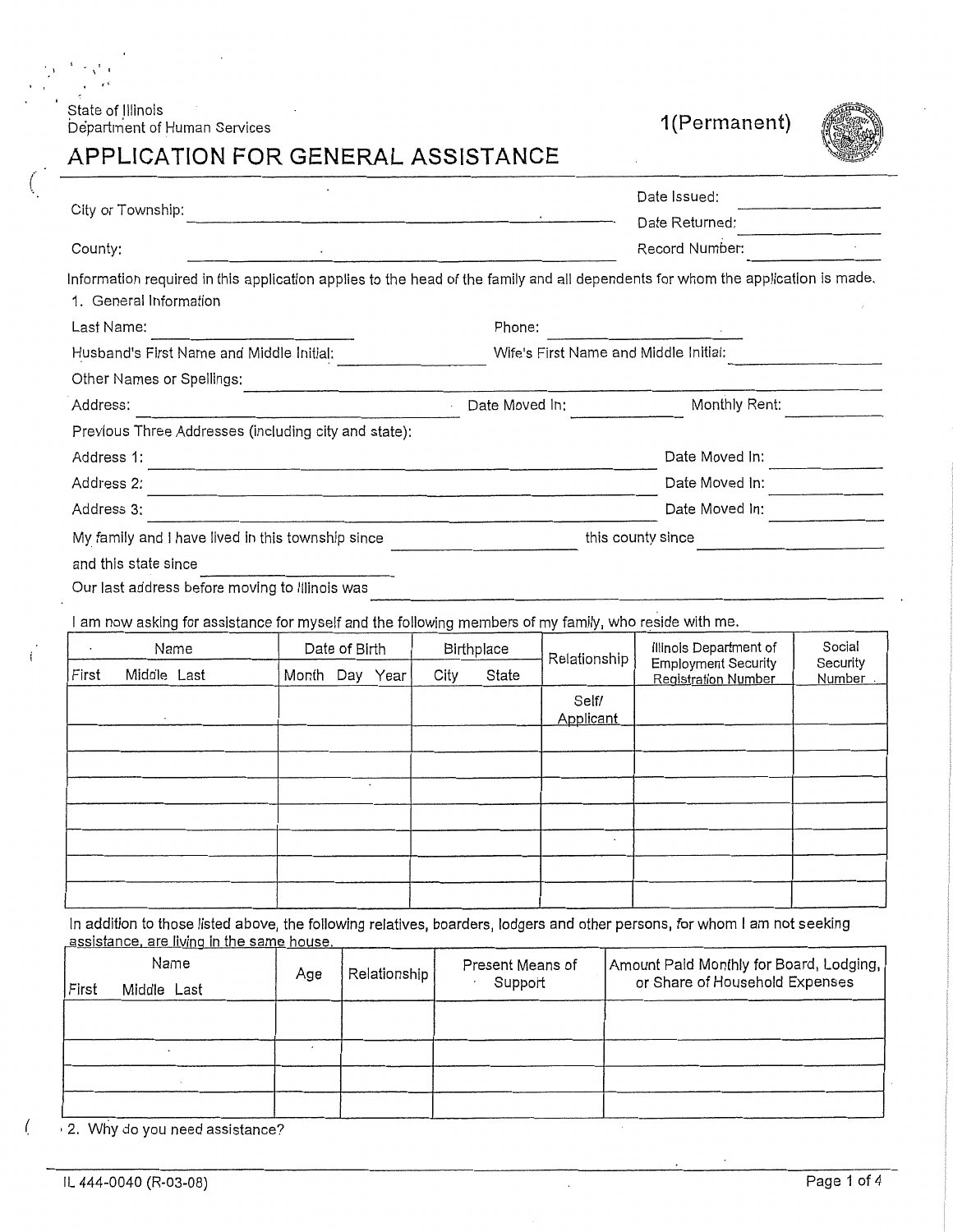# ` State of Illinois<br>Department of Human Services

 $\bullet$ 

 $\left\{ \right.$ 

 $\left\{ \right.$ 

 $\overline{\mathcal{L}}$ 

1(Permanent)



# APPLICATION FOR GENERAL ASSISTANCE

 $\mathbf{r}$ 

 $\sim$   $\sim$ 

| 3.Personal and Occupational Information                                                                                            |                                                          |                                                                                                                                                       |                                       |                        |                     |                        |                                       |                         |
|------------------------------------------------------------------------------------------------------------------------------------|----------------------------------------------------------|-------------------------------------------------------------------------------------------------------------------------------------------------------|---------------------------------------|------------------------|---------------------|------------------------|---------------------------------------|-------------------------|
| Marital Status:                                                                                                                    | $\bigcirc$ Married                                       | $\bigcirc$ Single                                                                                                                                     | ○Widowed                              |                        | $O$ Divorced        |                        | $\bigcirc$ Separated                  | Deserted                |
| If married, date of marriage:                                                                                                      |                                                          |                                                                                                                                                       | Location of Marriage:                 |                        |                     |                        |                                       |                         |
| If separated, state reason:                                                                                                        |                                                          |                                                                                                                                                       |                                       |                        |                     |                        |                                       |                         |
|                                                                                                                                    |                                                          | The present address of my spouse, with whom I am not living, is:                                                                                      |                                       |                        |                     |                        |                                       |                         |
|                                                                                                                                    | Is there a court order for child support? $\bigcirc$ Yes |                                                                                                                                                       | ∩ No                                  |                        |                     |                        |                                       |                         |
| Living Arrangement:                                                                                                                | $\bigcap$ Rent                                           | Own                                                                                                                                                   |                                       |                        |                     |                        |                                       |                         |
| If rent, Landlord's Name:                                                                                                          |                                                          |                                                                                                                                                       |                                       | Landlord's Address:    |                     |                        |                                       |                         |
| Related to Landlord? $\bigcirc$ Yes                                                                                                |                                                          | No<br>∩                                                                                                                                               | If related, relationship to landlord: |                        |                     |                        |                                       |                         |
|                                                                                                                                    |                                                          | Military Service: Does any member of your family have current or previous military sevice?<br>If "Yes", who has current or previous military service? |                                       |                        |                     |                        | Yes<br>$\left( \right)$               | $\bigcirc$ No           |
| Date of Enlistment:                                                                                                                |                                                          | Date of Discharge:                                                                                                                                    |                                       |                        |                     | Serial Number:         |                                       |                         |
| received Adjusted<br>Compensation                                                                                                  |                                                          | If family member has current/previous military service, he/she:<br>did not receive Adjusted<br>Compensation                                           |                                       | service                | receives pension or | other income from such | does not receive<br>from such service | pension or other income |
| Past Employment: List last employer and two longest term employers for applicant and any other family member with<br>work history. |                                                          |                                                                                                                                                       |                                       |                        |                     |                        |                                       |                         |
| Family Member                                                                                                                      | Name and Address of Employer                             |                                                                                                                                                       | Type Work                             | Monthly<br><u>Wage</u> | Start<br>Date       | End<br>Date            |                                       | Reason for Leaving      |
|                                                                                                                                    |                                                          |                                                                                                                                                       |                                       |                        |                     |                        |                                       |                         |

| Present Income and Other Financial Information: Fill in every blank. If none, write "None".<br>Resources: |  |  |
|-----------------------------------------------------------------------------------------------------------|--|--|
|-----------------------------------------------------------------------------------------------------------|--|--|

| Sources                          | Person Receiving | Employer's Name and Address or<br>Description of Resource | Weekly Amount |
|----------------------------------|------------------|-----------------------------------------------------------|---------------|
| Employment: Salary               |                  |                                                           |               |
| <b>Employment: Commissions</b>   |                  |                                                           |               |
| Profits from: Business           |                  |                                                           |               |
| Profits from: Employment in Home |                  |                                                           |               |
| Profits from: Sales              |                  |                                                           |               |
| Other: (specify)                 |                  |                                                           |               |

Public Assistance and Related Public Benefits

| Sources                   | Person Receiving | Amount | Source      | Person Receiving | Amount |
|---------------------------|------------------|--------|-------------|------------------|--------|
| l TANF                    |                  |        | <b>RSDI</b> |                  |        |
| <b>AABD</b>               |                  |        | Other       |                  |        |
| <b>General Assistance</b> |                  |        | Other       |                  |        |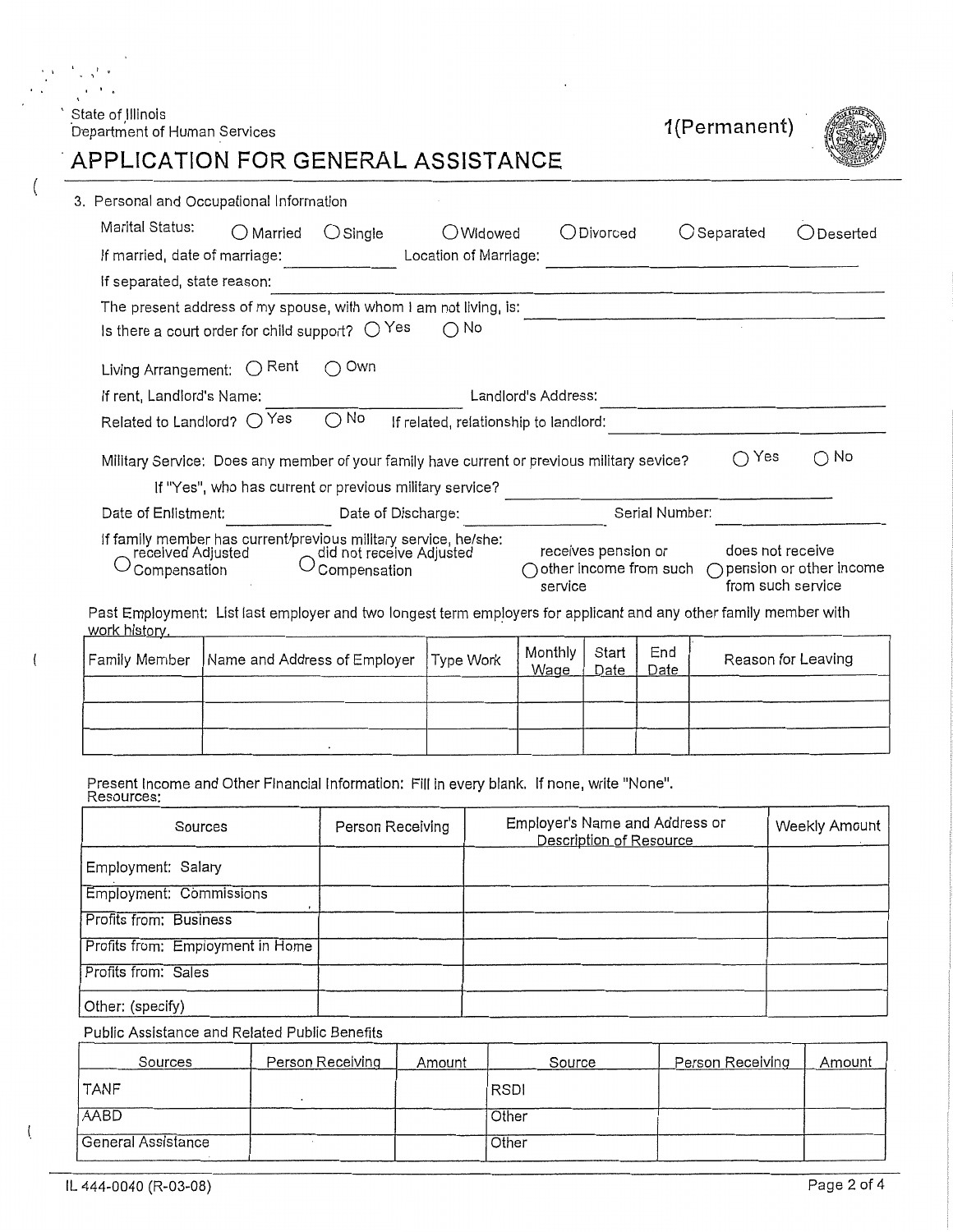### State of Illinois Department of Human Services



# APPLICATION FOR GENERAL ASSISTANCE

#### Other Cash Resources

| Sources               | Name of Person | Amount | Sources               | Name of Person | Amount |
|-----------------------|----------------|--------|-----------------------|----------------|--------|
| Cash on Hand          |                |        | Lodges/Unions         |                |        |
| Savings               |                |        | Annuities             |                |        |
| <b>Bank Accounts</b>  |                |        | Alimony/Child Support |                |        |
| Unemployment Benefits |                |        | Estates/Court Orders  |                |        |
| Worker's Compensation |                |        | Friends/Relatives     |                |        |
| Veteran's Benefits    |                |        | Government Bonds      |                |        |
| Other Income          |                |        | Other Income          |                |        |

 $\ddot{\phantom{1}}$ 

 $\ddot{\phantom{a}}$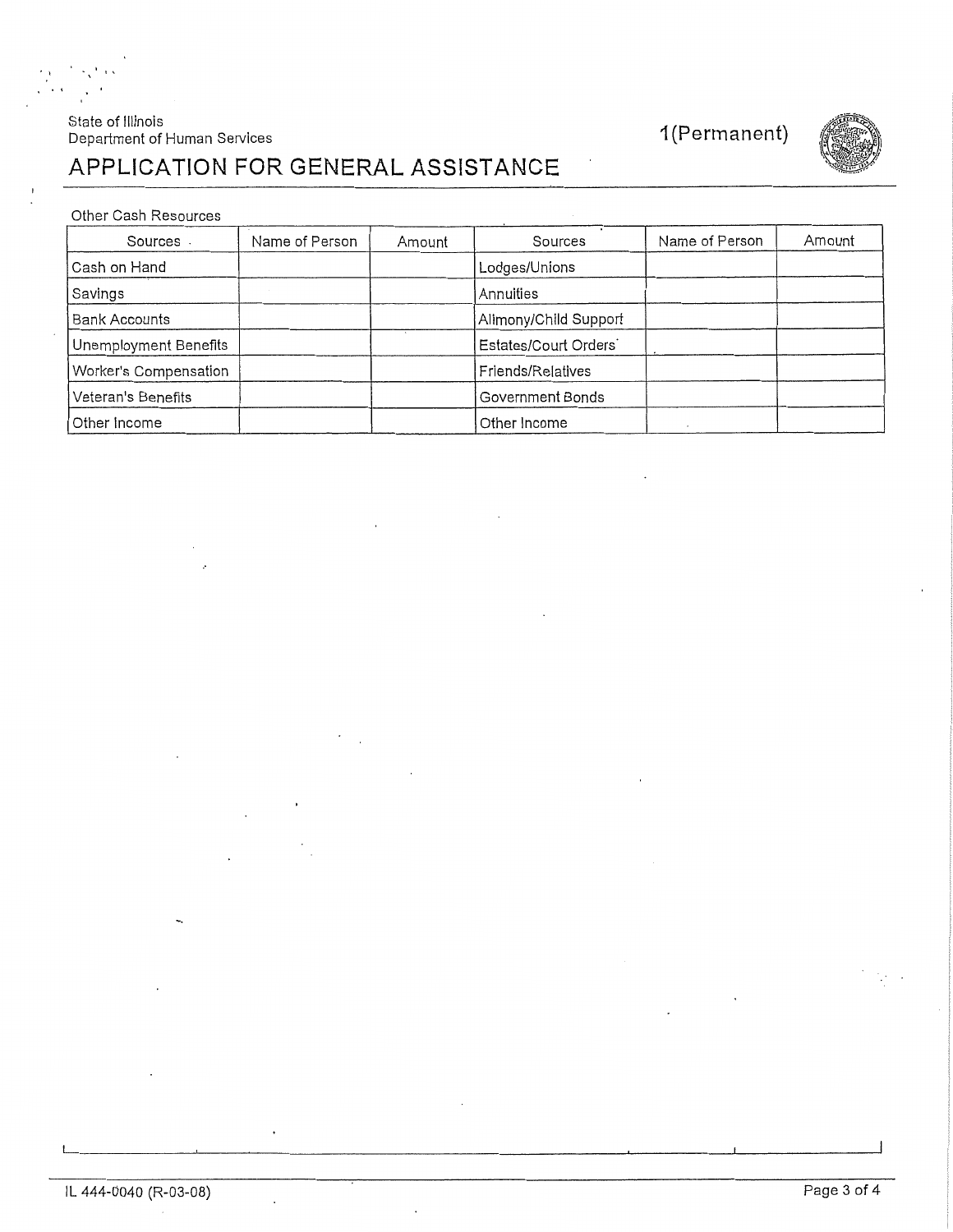State of Illinois Department of Human Services

1(Permanent)



# APPLICATION FOR GENERAL ASSISTANCE

Medical, Hospital, Surgical, or Other Health Benefits Available to Any Family Member

| Name of Company | Type of Coverage | Annual Premium |
|-----------------|------------------|----------------|
|                 |                  |                |
|                 |                  |                |
|                 |                  |                |
|                 |                  |                |
|                 |                  |                |

I understand that if I want someone else to apply for General Assistance for me, and I am mentally and physically able to apply, I must provide a written statement that gives the person permission to apply on my behalf. The statement must include the full name, address and telephone number of the person applying for me. The statement must say that I am still responsible for the information that the person applying for me gives to the local General Assistance office. The statement must also say that I am liable for repaying benefits that were received due to incorrect or incomplete information provided by an approved representative.

This application must be signed by the applicant, however, if the person is too ill, or otherwise mentally or physically unable to complete an application, this application may be filed by the spouse, parent, child, adult sibling, or other relative. If there are no relatives this application may be signed by any other person able to furnish necessary information with reasonable competence.

I have this application for General Assistance and declare under penalties of perjury that, to the best of my knowledge and belief, the information supplied in this application and all accompanying statements is true and correct, and that it is a complete statement of all income, assets, or resources belonging to me or to any member of my immediate family.

I agree to notify the Supervisor of General Assistance of any change whatsoever in need, or in the resources listed herein, or any new or additional income or resources. Further, I hereby authorize any person, bank, firm, corporation, transfer agent, agency, institution or the Department of Human Services to furnish the Supervisor of General Assistance whatever information that may be requested relative to accounts, deposits, investments, securities, Railroad System Disability Income benefits, or business of any kind whatsoever.

| Applicant<br>Signature: -                                                                                                                                                                                                                       | Date:                               | Spouse<br>Signature: - | Date:                      |  |  |
|-------------------------------------------------------------------------------------------------------------------------------------------------------------------------------------------------------------------------------------------------|-------------------------------------|------------------------|----------------------------|--|--|
| I hereby make Application for General Assistance on behalf of the person named below and certify that, to the best of my<br>knowledge and belief, the information furnished herein is a true statement of his/her income, assets and resources. |                                     |                        |                            |  |  |
| Applicant:                                                                                                                                                                                                                                      | Applicant Representative Signature: |                        |                            |  |  |
| Applicant Representative Address:                                                                                                                                                                                                               |                                     |                        | Relationship to Applicant: |  |  |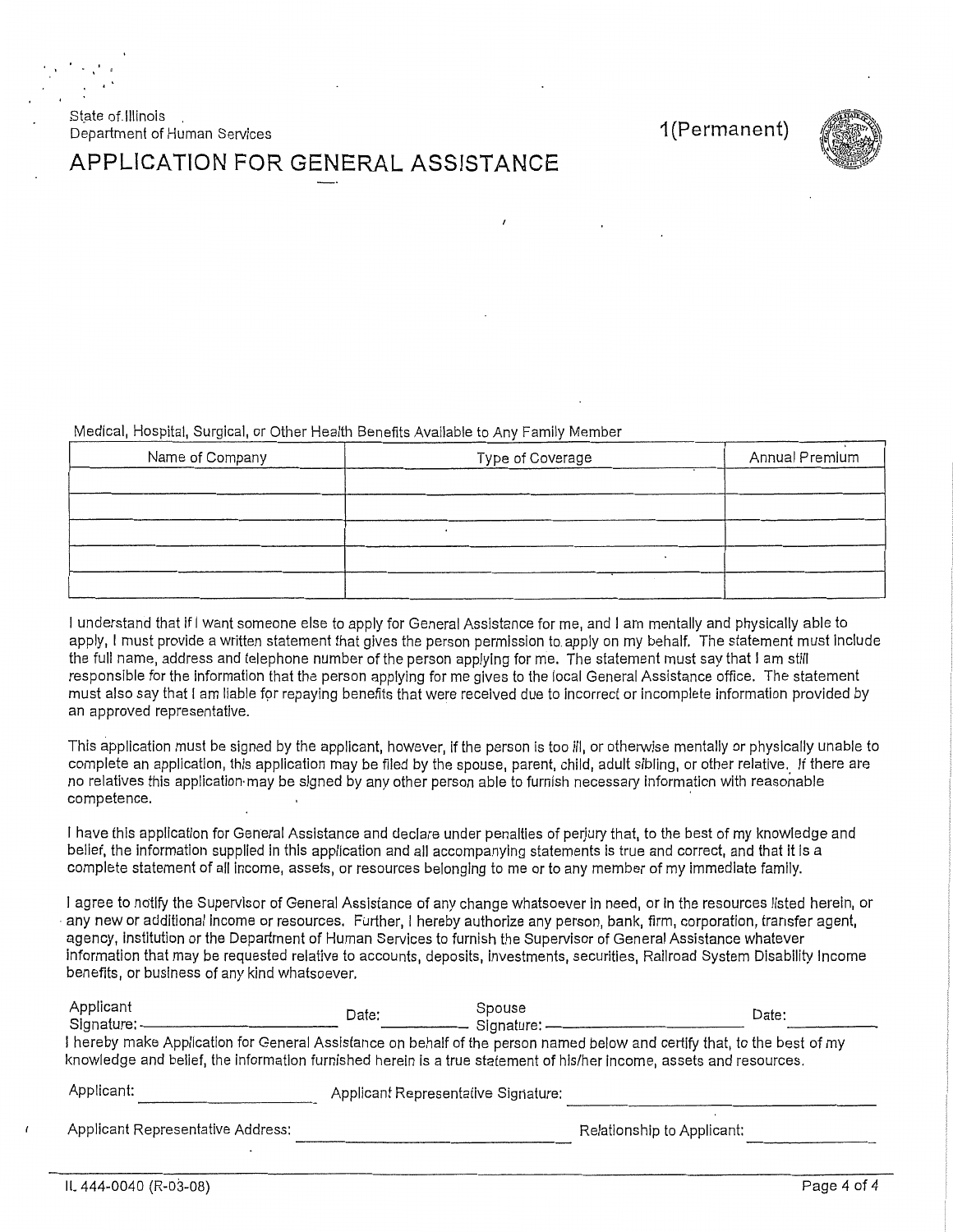**Shawn Garner Supervisor**  10628 N. Galena Mossville, IL 61552

**P.O. Box 451**  Phone: (309) 579-2205 Fax: (309) 579-3156

### **CONSENT TO RELEASE OF INFORMATION**

TO: (Name of entity or person to whom consent is directed)

FROM:

You are hereby authorized and directed to release to or permit the examination and the copying or reproduction in any manner, whether mechanical, photographic or otherwise, by the Supervisor of General Assistance and the personnel of the General Assistance Office (GAO) named above of any and all such information as may be requested by the aforesaid Supervisor or GAO personnel.

You are further authorized and directed to furnish as requested oral and written reports to the aforesaid Supervisor and GAO personnel.

 $\mathbb{R}^2$ 

You are further authorized and directed to transmit by any method, including the United States Postal Service, fax and Internet, copies of such documents as may be requested by the aforesaid Supervisor and GAO personnel.

I hereby revoke any previously dated Consent to Release of Information.

| Signature:                  |                                               | Date: |  |
|-----------------------------|-----------------------------------------------|-------|--|
|                             | Witness: James Byron, Jr., Caseworker         | Date: |  |
| Please print the following: |                                               |       |  |
|                             | Name of Witness: James Byron, Jr., Caseworker |       |  |
|                             | Address: Medina Township                      |       |  |
|                             | 10628 N. Galena                               |       |  |
|                             | Mossville, IL 61552                           |       |  |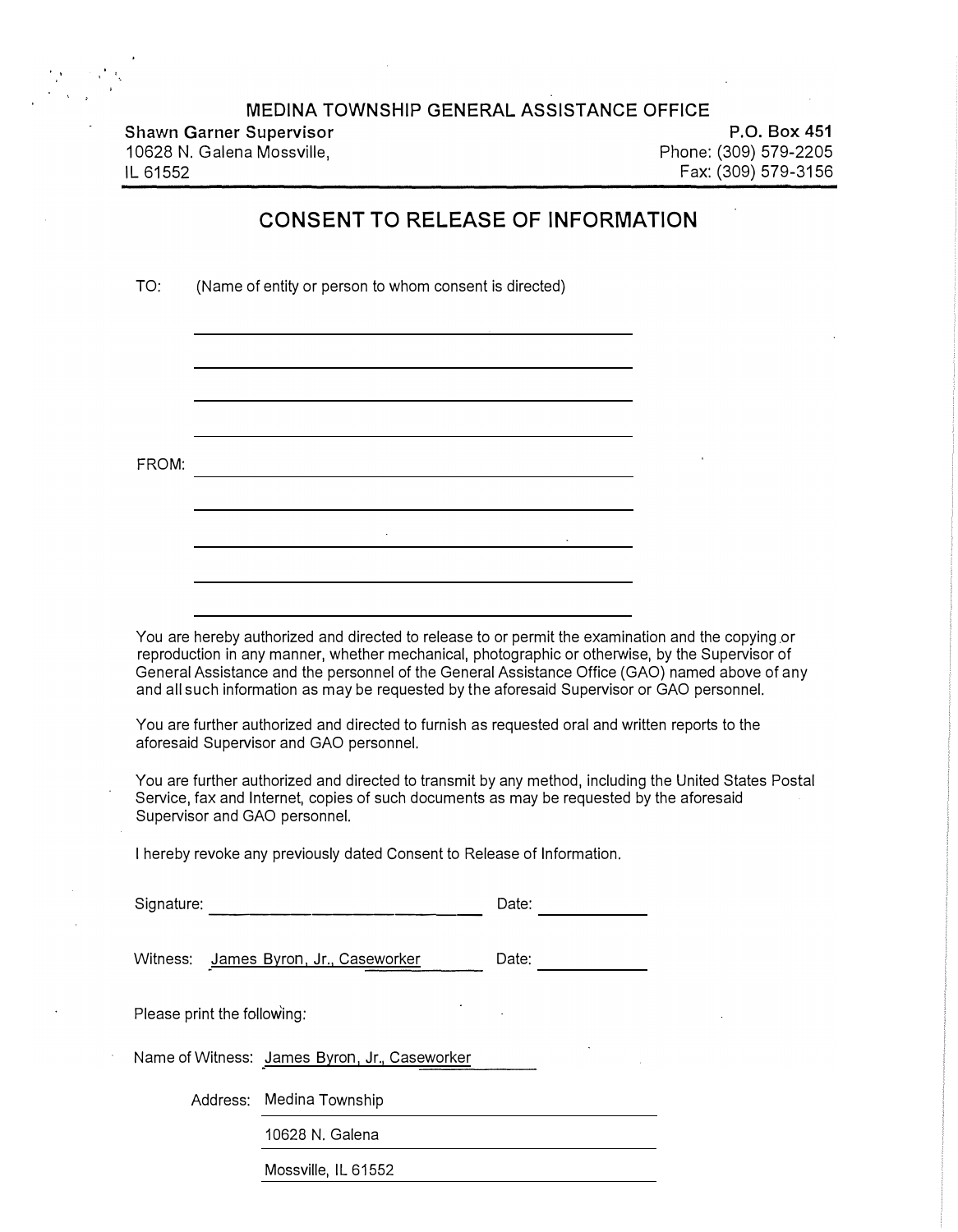| Shawn Garner, Supervisor      |  |  |  |  |  |  |
|-------------------------------|--|--|--|--|--|--|
| 10628 N. Galena Mossville, IL |  |  |  |  |  |  |
| 61552                         |  |  |  |  |  |  |

. . .

**P.O. Box 451**  Phone: (309) 579-2205 Fax: (309) 579-3156

# **NOTICE OF BENEFITS AVAILABLE UNDER THE EMERGENCY ASSISTANCE PROGRAM**

**Emergency Assistance provides financial aid for two (2) purposes and two (2) purposes only: (1) to help alleviate a life-threatening circumstance, or (2) to help pay work related expense necessary to obtain or maintain employment.** A life-threatening circumstance is a condition which poses an imminent peril to health and safety because of a lack of or the jeopardizing of the availability of shelter, food, utility service, medication, transportation or other basic necessity. You may also receive Emergency Assistance to help pay for a work related expense, but only if payment of the expense is necessary for you to get or keep a job. In order to help you pay such expenses, the General Assistance Office may also refer you to other agencies or programs or for other services.

**You may receive Emergency Assistance only once in any twelve (12) month period.** Assistance up to the amount of the Payment Level is disbursed by means of disbursing orders (requests to a vendor to provide goods and services in return for payment by the General Assistance Office) or by the payment directly to a provider of goods and services. **You will not receive cash.** The personnel of the General Assistance Office will tell you what the appropriate Payment Level is for the size of your household.

You may receive Emergency Assistance even though you have applied for and been approved to receive monthly welfare assistance (such as Temporary Assistance to Needy Families (TANF), Aid to the Aged, Blind and Disabled (AABD), Refugee and Repatriate Assistance (RRA) or Supplemental Security Income (SSI)) as long as you have not yet begun to receive monthly payments of such assistance. However, if you have already begun receiving monthly payments of cash welfare assistance you cannot receive Emergency Assistance.

If you have any questions about Emergency Assistance or the program requirements or particulars, you should ask the personnel of the General Assistance Office. In addition, you may inspect the General Assistance Office's Emergency Assistance Handbook during regular office hours.

| I acknowledge receipt of a copy of the foregoing Notice of Benefits Available under the Emergency |        |  |
|---------------------------------------------------------------------------------------------------|--------|--|
| Assistance Program this                                                                           | day of |  |

Signature: \_\_

## FOR USE OF GENERAL ASSISTANCE OFFICE ONLY

Case Name:

Case#:

Notice of Benefits Given On:

Notice of Benefits Given By: James Byron, Jr., Caseworker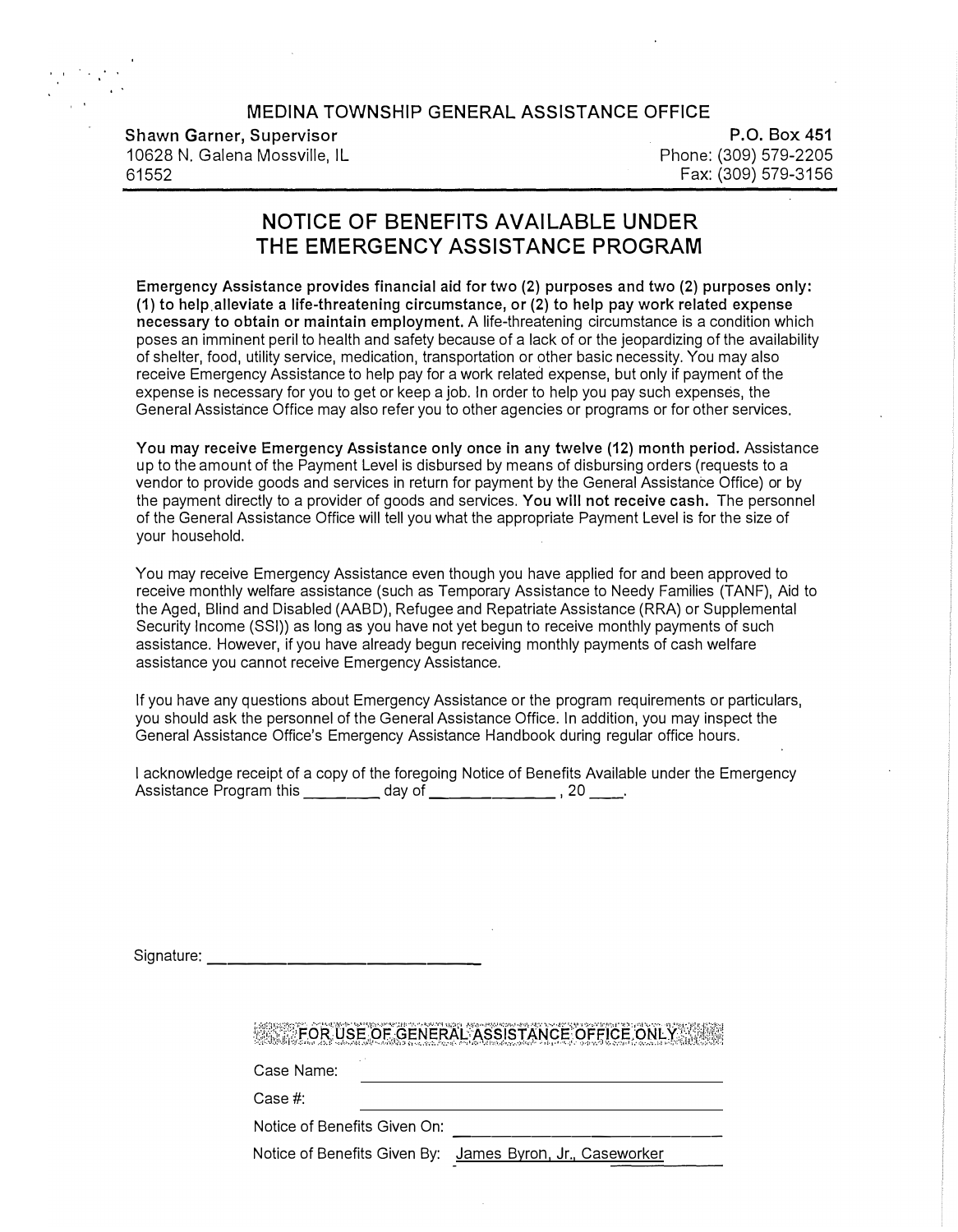**Shawn Garner, Supervisor**  10628 N. Galena Mossville, IL 61552

**P.O. Box 451**  Phone: (309) 579-2205 Fax: (309) 579-3156

# **NOTICE OF RIGHTS AND RESPONSIBILITIES OF EMERGENCY ASSISTANCE APPLICANTS AND RECIPIENTS**

As an applicant for or recipient of Emergency Assistance you have certain rights and responsibilities.

#### **RIGHTS**

- You have a right to file a written application for Emergency Assistance and to be assisted in completing an application. You may obtain an application at the General Assistance Office or request one by telephone or mail.
- You have a right to voluntarily withdraw any application for Emergency Assistance you file.
- If the General Assistance Office has an Emergency Assistance Handbook, you have a right to read and ask questions about it.
- You have a right not to be discriminated against because of race, religion, color, sex, sexual preference, national origin, age, handicap status or political affiliation.
- You have a right to have the information you provide kept confidential unless disclosure is required to determine your eligibility or is otherwise required or permitted by law.
- You have a right to written notice of the benefits available under the Emergency Assistance Program.
- You have a right to be treated with respect and in a courteous and considerate manner. If you have not been treated this way, you have a right to complain to the Supervisor. Nothing can be done to you because you complain.
- You have a right to freedom of choice as to where you obtain the goods and services for which the General Assistance Office will pay, however, if the General Assistance Office has an arrangement with a specific vendor to provide goods and services the General Assistance Office may refuse to pay other vendors for such goods and services. In addition, the General Assistance Office has no control over whether any vendor will furnish you with goods and services in exchange for payment by the General Assistance Office.
- You have the right to ask questions about your application and inspect, in the presence of personnel of the General Assistance Office, your case file during regular office hours. You also have a right to request copies of what is contained in your case file. However, certain information may have been provided to the General Assistance Office on the condition that the information or its source would not be revealed to you or is privileged from such disclosure. In such cases the General Assistance Office has a right to remove such information from your case file before you see it, however, if that happens you will be told that information has been removed.
- You have a right to be referred to other agencies for benefits and for other programs which may assist you.
- A decision must be made on your application for Emergency Assistance within 30 days. You have a right to written notice of this decision. If your income or assets result in a denial of your application, you have a right to a written notice indicating how your income or assets make you ineligible for Emergency Assistance.
- You have a right to voluntarily repay any Emergency Assistance provided to you.

**(NEXT PAGE)**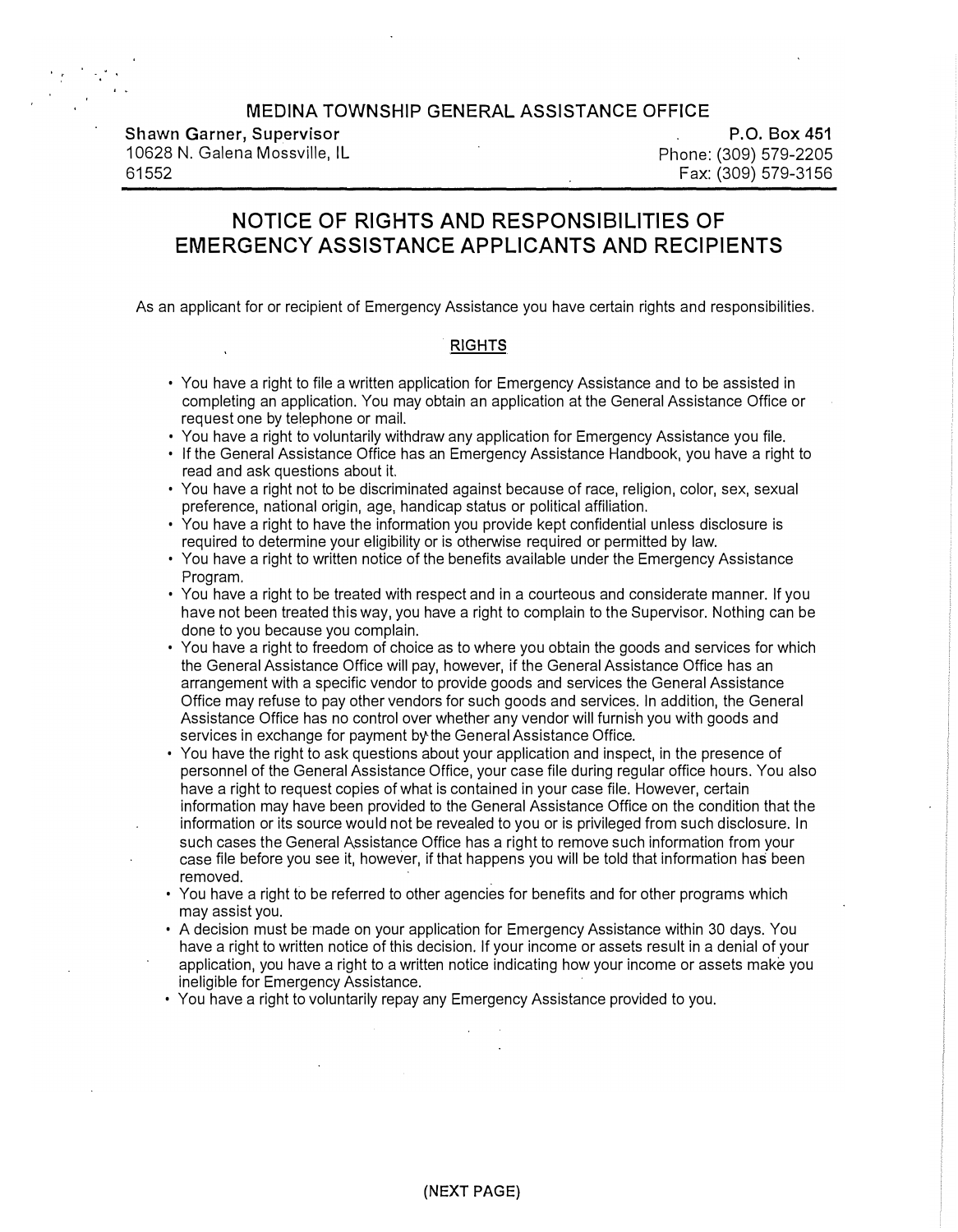#### **RESPONSIBILITIES**

- You must fill out a written application for Emergency Assistance which must contain, at the very least, your name, mailing address and signature. An application containing your name, mailing address and signature requires the General Assistance Office to make a decision on your application, however, an application with only this information would not provide sufficient information to approve your application.
- You must keep all scheduled appointments at the General Assistance Office.
- You must provide information needed for a determination of your eligibility for Emergency Assistance.
- You must assist the General Assistance Office in securing and verifying information needed for a determination of your eligibility for Emergency Assistance.
- You must consent to the release by other agencies and persons of information to the General Assistance Office necessary for a determination of your eligibility for Emergency Assistance. You must sign any consent required by the General Assistance Office to obtain necessary information.
- You must report to the General Assistance Office with 5 calendar days of occurrence any change in your circumstances, such as a change in income or the acquisition of property, which might affect your eligibility for Emergency Assistance.
- You must utilize all resources (e.g., relatives, food pantries, community and charitable organizations) which might help alleviate your present needs.
- You must apply for any benefit (e.g., unemployment compensation, worker's compensation, Food Stamps) which might help alleviate your present needs.
- You must accept and follow-up in good faith any referral by the General Assistance Office to any other agency.

#### **IF YOU FAIL OR REFUSE TO SATISFY ANY OF THESE RESPONSIBILITIES, YOUR APPLICATION FOR EMERGENCY ASSISTANCE MAY BE DENIED.**

I acknowledge receiving a copy of the foregoing Notice of Rights and Responsibilities of Emergency Assistance Applicants and Recipients consisting of (2) pages this \_\_\_\_ day of

\_\_\_\_\_\_ ,20 \_\_ .

Signature: --------------

FOR USE OF GENERAL ASSISTANCE OFFICE ONLY

Case Name: --------------------

Case#:

Notice of Rights Given On:

---------------- Notice of Rights Given By: James Byron, Jr., Caseworker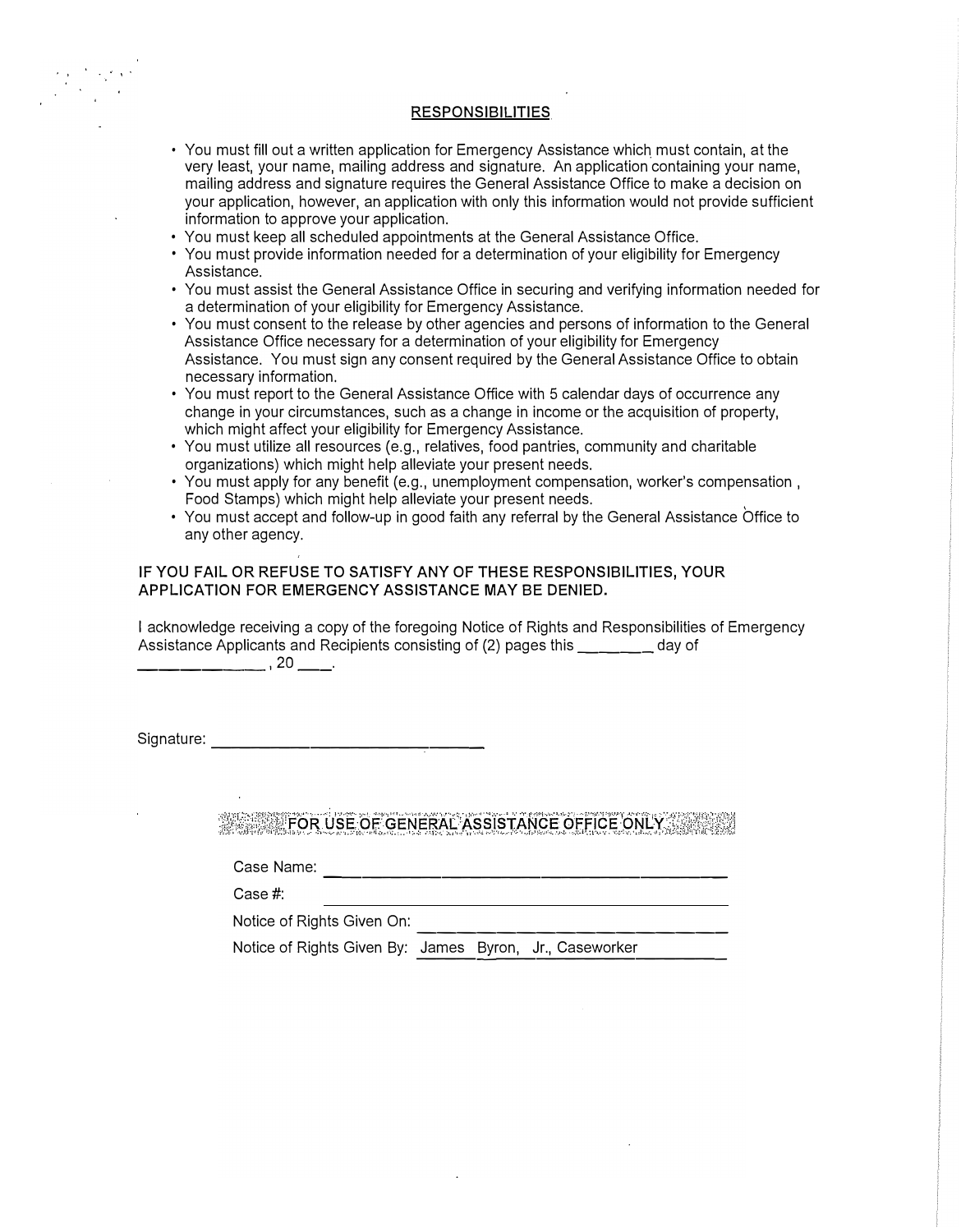| MEDINA TOWNSHIP GENERAL ASSISTANCE OFFICE |        |
|-------------------------------------------|--------|
| <b>Shawn Garner, Supervisor</b>           |        |
| 10628 N. Galena Mossville, IL             | Phone: |
| 61552                                     | Fax:   |

**P.O. Box 451**  Phone: (309) 579-2205 Fax: (309) 579-3156

# **NOTICE OF BENEFITS AVAILABLE UNDER THE GENERAL ASSISTANCE PROGRAM**

#### **MONTHLY BASIC NEEDS ASSISTANCE**

- General Assistance (GA) provides monthly assistance for basic maintenance needs, including shelter, utilities, food (even if you receive food stamps), personal essentials (soap, shampoo, toothpaste, etc.), household supplies (laundry soap, detergent) and clothing. If you have certain allowable special needs, such as a therapeutic diet, amounts may be provided for your special needs.
- The maximum amount of monthly benefits for basic maintenance needs will depend upon the size of your assistance unit, who is in the assistance unit and whether you have any income. Hence, you may not receive the maximum permissible amount if you have any income.
- You will not receive cash. If approved, the General Assistance Office will issue "disbursing orders" to vendors to supply you with goods and services. Every month disbursing orders will be issued totaling the amount of your grant. The disbursing orders may only be used to obtain allowable basic maintenance needs.

#### **MEDICAL ASSISTANCE**

- If approved for GA, you are entitled to have certain medical care paid for unless you are denied medial assistance for a specific reason. Medical assistance is disbursed by direct vendor payment; that is, the General Assistance Office pays the medical provider.
- The General Assistance Office only pays for necessary and essential medical services. Preventive care is not considered essential. If you have any questions about what types of medical services can be paid for, you should ask personnel of the General Assistance Office.
- Unless an emergency exists, you must receive prior approval from the General Assistance Office for medical care, otherwise, the General Assistance Office may refuse to pay for such care. You should contact a representative of the General Assistance Office during reasonable hours with a specific request to have medical care authorized.

I acknowledge receiving a copy of this Notice of Benefits Available this \_\_\_\_\_\_\_\_\_ day of \_\_\_\_\_\_ I **20 \_\_ ,** 

Signature:  $\overline{\phantom{a}}$ 

# **WEIGHT FOR USE OF GENERAL ASSISTANCE OFFICE ONLY AND REALLY ASSISTANCE OF FICE ONLY AND REALLY ASSISTANCE OF**

Case Name: ----------------------

Case#:

Notice of Benefits Given On:

Notice of Benefits Given By: James Byron, Jr., Caseworker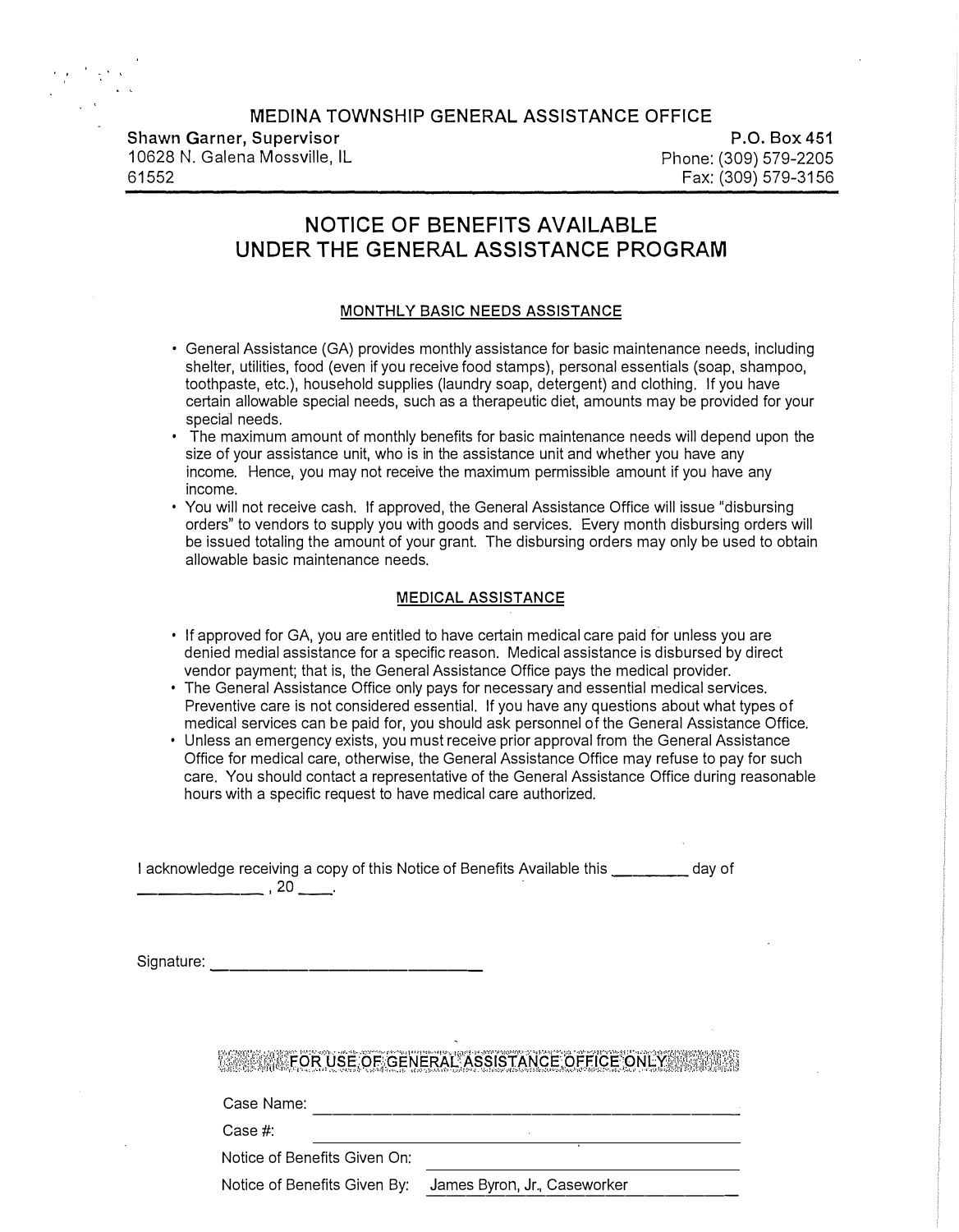**Shawn Garner, Supervisor**  10628 **N.** Galena Mossville, IL 61552

**P.O. Box 451**  Phone: (309) 579-2205 Fax: (309) 579-3156

# **NOTICE OF RIGHTS AND RESPONSIBILITIES OF GENERAL ASSISTANCE APPLICANTS AND RECIPIENTS**

As an applicant or recipient of General Assistance (GA), you have certain **rights.** 

- You have the right to apply for GA at any time. Application must be in writing and must contain at least your name, mailing address and signature. Should you desire, you may get help in filling out the application form. Your application must be submitted to the General Assistance Office, however, you may do this by mail.
- You have the right to be treated with courtesy, consideration and respect. You also have the right not to be discriminated against or denied GA because of race, religious belief, color, sex, marital status, sexual preference, national origin, age, handicap or political affiliation. If you feel that you have not been treated courteously or that you have been discriminated against, you have the right to complain to the General Assistance Office without retaliation.
- You have the right to look at the General Assistance Handbook used by the General Assistance Office to determine eligibility and payment amounts. You have the right to ask questions about your case and to examine your case file at a reasonable time in the presence of a representative of the General Assistance Office.
- Under most circumstances, you have the right to prevent the General Assistance Office from disclosing information about your case to anyone.
	- Finally, you have the right to appeal any action, inaction or decision of the General Assistance Office with which you disagree.

As an applicant or recipient you also have certain **responsibilities.** Your failure or refusal to fulfill these responsibilities could result in a denial or termination of General Assistance benefits.

- You must provide the General Assistance Office with any information necessary to determine if you are eligible for GA. You must also permit the General Assistance Office access to any information necessary to determine your eligibility. You must cooperate with the General Assistance Office in obtaining this information at any time, even after you have been approved for General Assistance.
- You must keep all scheduled appointments with the General Assistance Office. Unless exempt, you must actively seek work, register every 30 days with the Illinois Department of Employment Security and participate in the Community Work Program.
- You must also advise the General Assistance Office immediately of any changes in your circumstances, such as a change of address, income, assets or household composition, which might affect your eligibility for General Assistance.
- You have a responsibility to utilize all resources at your disposal and to apply for any benefits for which you might be eligible. If the General Assistance Office refers you to another office or agency to apply for benefits or receive training, you must accept and follow-up such referral in good faith.

I acknowledge receiving a copy of this Notice of Rights and Responsibilities this we allow that day of **\_\_\_\_\_\_ ,20 \_\_ .** 

Signature: --------------

### **WEST FOR USE OF GENERAL ASSISTANCE OFFICE ONLY AND REAL PROPERTY.**

Case Name: --------------------

Notice of Rights Given On:

Notice of Rights Given By: James Byron, Jr., Caseworker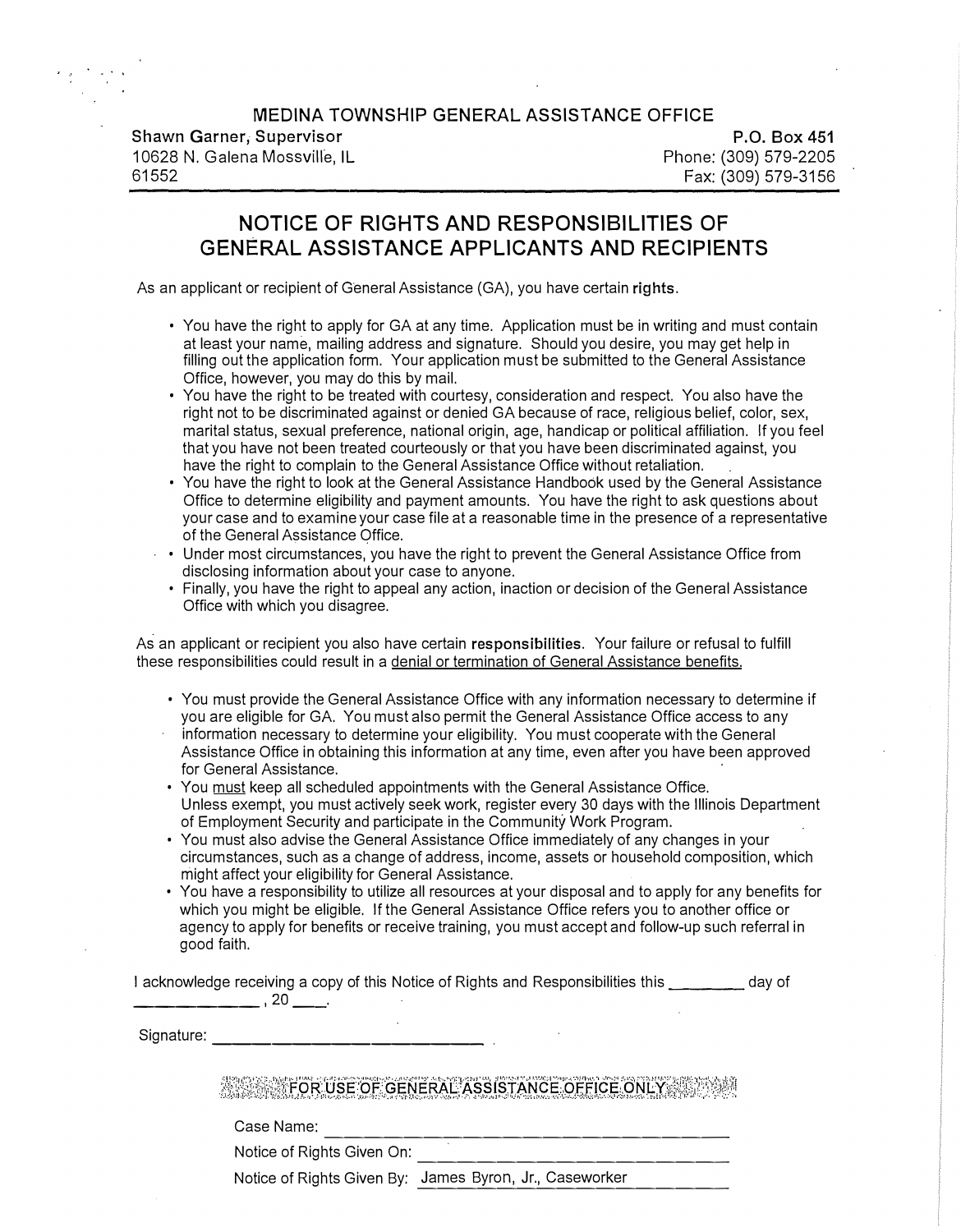**Shawn Garner, Supervisor**  10628 **N.** Galena Mossville, IL 61552

**P.O. Box 451**  Phone: (309) 579-2205 Fax: (309) 579-3156

# **NOTICE OF RIGHTS AND RESPONSIBILITIES OF COMMUNITY WORK PROGRAM PARTICIPANTS**

As a participant in the Community Work Program, you have the following rights and responsibilities.

#### **RIGHTS**

- 1. To be notified of a work or training assignment at least 24 hours in advance of the time the work or training assignment is scheduled to begin.
- 2. To be required to work no more than 8 hours a day and 40 hours a week.
- 3. To be required to work only enough hours as are sufficient to offset the amount of your monthly General Assistance benefits, based on the prevailing minimum wage.
- 4. Not to be required to perform work or engage in training involving a substantial threat to your health or safety.
- 5. To be paid by a sponsor at no less than the prevailing minimum wage if you work for a sponsor more than 8 hours a day, 40 hours a week or beyond the hours you are required to work by the General Assistance Office.
- 6. To be provided with proper and safe clothing and equipment to perform any work or engage in any training.
- 7. To be treated like a regular employee or trainee.
- 8. Not to be discriminated against because of your race, religious beliefs, color, sex, marital status, sexual preference, national origin, age, handicap or political affiliation.
- 9. To appeal any action, inaction or decision of the General Assistance Office with regard to your participation in the Community Work Program.

#### **RESPONSIBILITIES**

- 1. To sign an Agreement to Participate in the Community Work Program.
- 2. To participate in and cooperate with the Community Work Program.
- 3. To timely keep all Community Work Program appointments and interviews.
- 4. To accept training and work assignments from the General Assistance Office.
- 5. To make at least ten (10) job applications a month if you participate in the JSTW program.
- 6. To report for work or training every day you are scheduled for work or training and not leave a worksite or training site without permission.
- 7. To contact both the General Assistance Office and the sponsor if you cannot or will not report for work or training.
- 8. To submit to a complete physical and mental examination at the request of the General Assistance Office.
- 9. Not to use drugs or alcoholic beverages at a worksite or training site and not to report for work or training in an unfit condition because you took drugs or alcohol.
- 10. To comply with all orders and directions by those in charge at a worksite or training site.
- 11. To comply with all worksite and training site rules.
- 12. To report on time for all work and training assignments.
- 13. To cooperate and get along with people at a worksite or training site.
- 14. Not to endanger yourself or others at a worksite or training site.

**(NEXT PAGE)**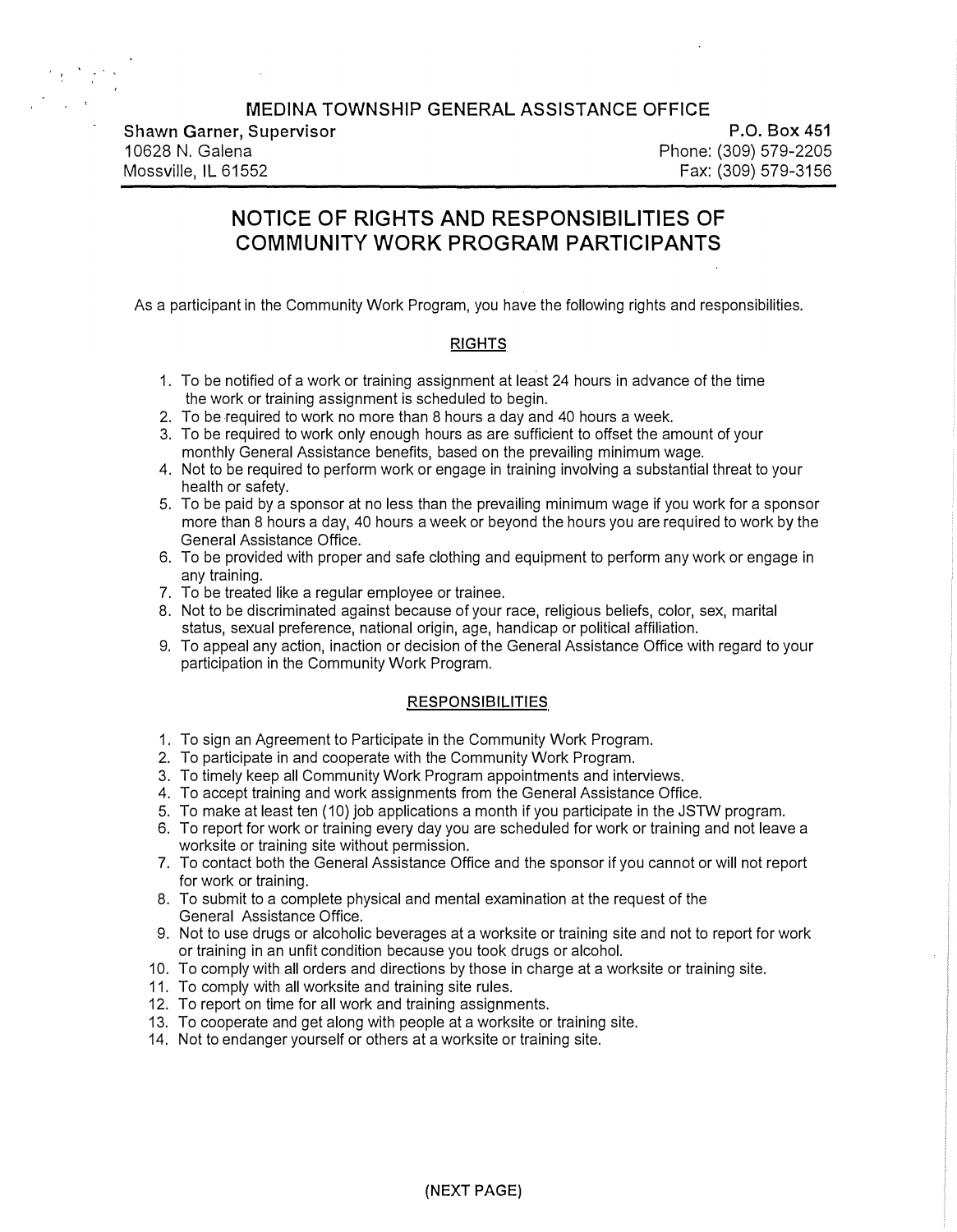- 15. To comply with all municipal ordinances and state and federal laws while at a worksite or training site.
- 16. To immediately report all worksite and training site accidents and injuries to the General Assistance Office.
- 17. To satisfactorily complete all work and training assignments.
- 18. To provide a doctor's statement for all occasions you fail to report, leave or are excused from work or training because of illness or disease.
- 19. To make-up all work and training hours lost because you were excused from work or training.
- 20. To notify the General Assistance Office when problems or disputes arise at a worksite or training site.
- 21. To sign an Agreement to Cooperate with Special Service Referrals and to participate in and cooperate with any special service referrals.

I acknowledge receipt of a copy of this Notice of Rights and Responsibilities of Community Work Program Participants.

Signature: -------------- Date:

# **WARE FOR USE OF GENERAL ASSISTANCE OFFICE ONLY**

Case Name: \_\_\_\_\_\_\_\_\_\_\_\_\_\_\_\_\_\_\_\_

Case#:

---------------- Notice of Rights Given On:

Notice of Rights Given By: James Byron, Jr., Caseworker